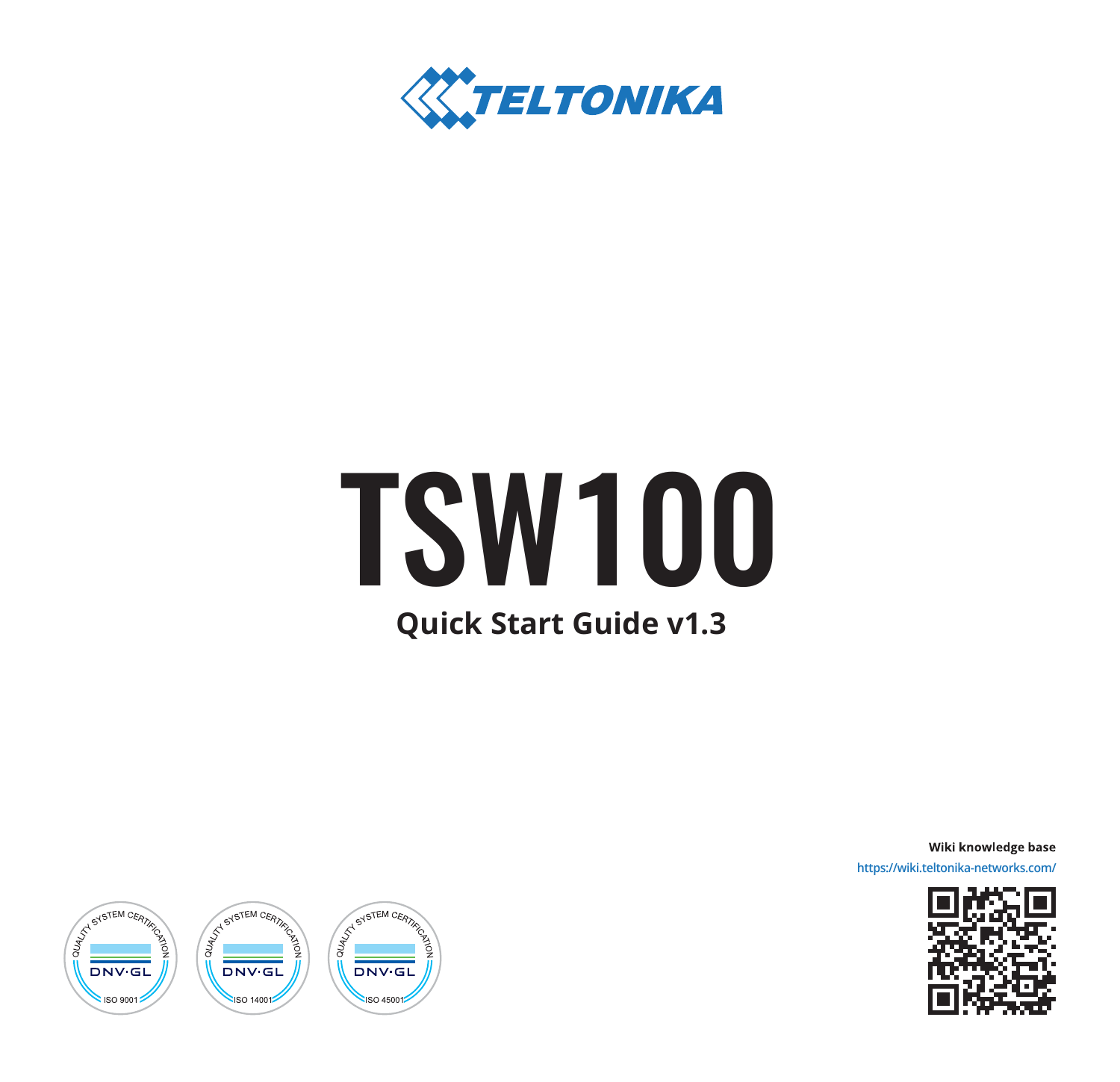#### **FRONT VIEW**



**BACK VIEW**



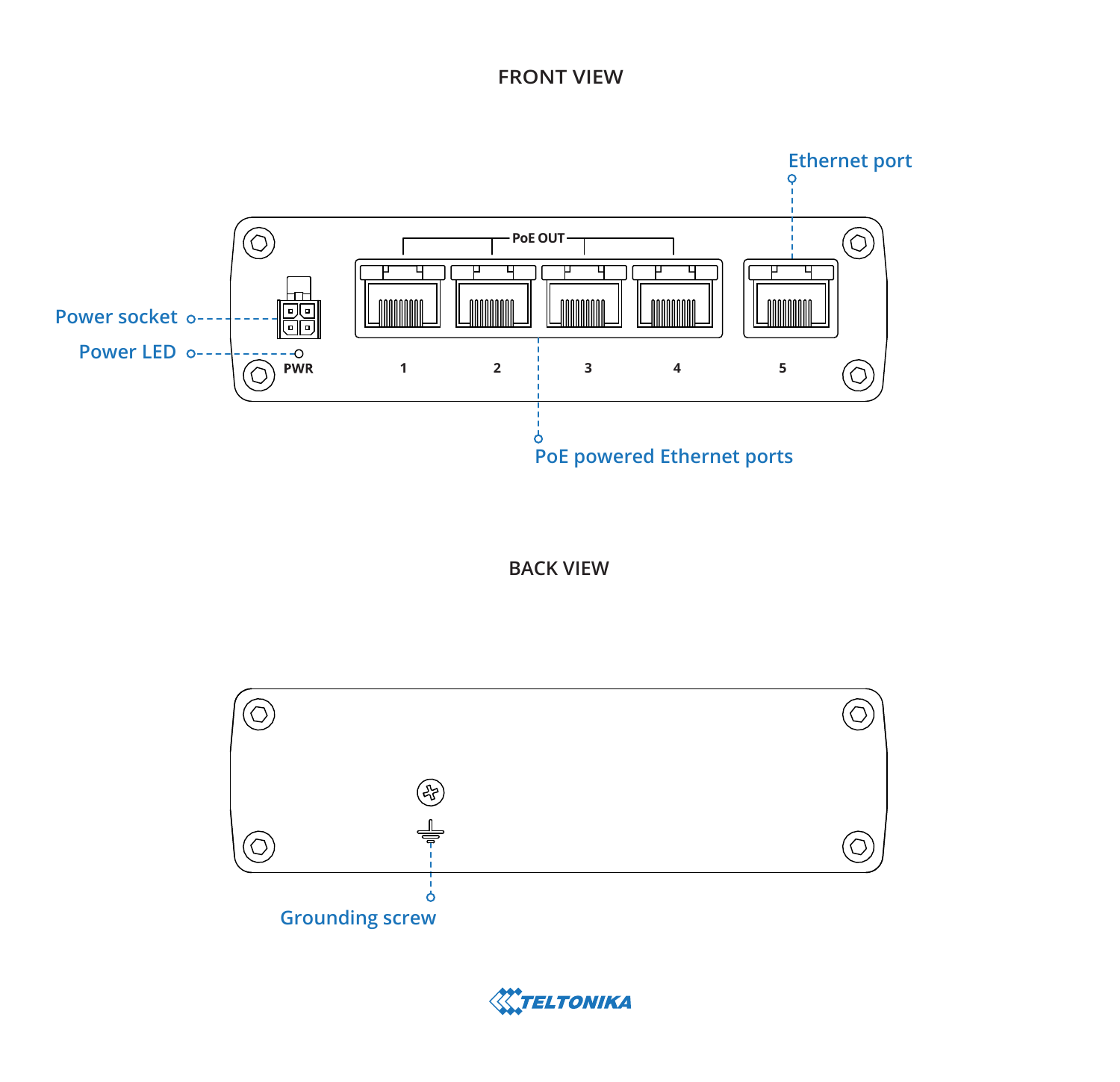#### **POWER SOCKET PINOUT**



**RJ45 LED MEANING**



#### **TECHNICAL INFORMATION**

| <b>Technical specifications</b>                |                                                              |
|------------------------------------------------|--------------------------------------------------------------|
| Input voltage range*                           | $7 - 58$ VDC                                                 |
| Max power consumption no PoE devices connected | <9W                                                          |
| Max PoE power budget at PSE**                  | 120 W                                                        |
| Max Ethernet cable length                      | 100 <sub>m</sub>                                             |
| Bundled accessories specifications***          |                                                              |
| Power adapter                                  | Input: 1.8 A @100-240 VAC, Output: 50 VDC, 1.3 A, 4 pin plug |

\* PoE operates properly only when connected power supply outputs 44 V or higher voltage.

\*\* Provided power supply only allows 60 W PoE power budget at PSE, to reach maximum 120 W at PSE >130 W power supply must be used

\*\*\* Order code dependent.

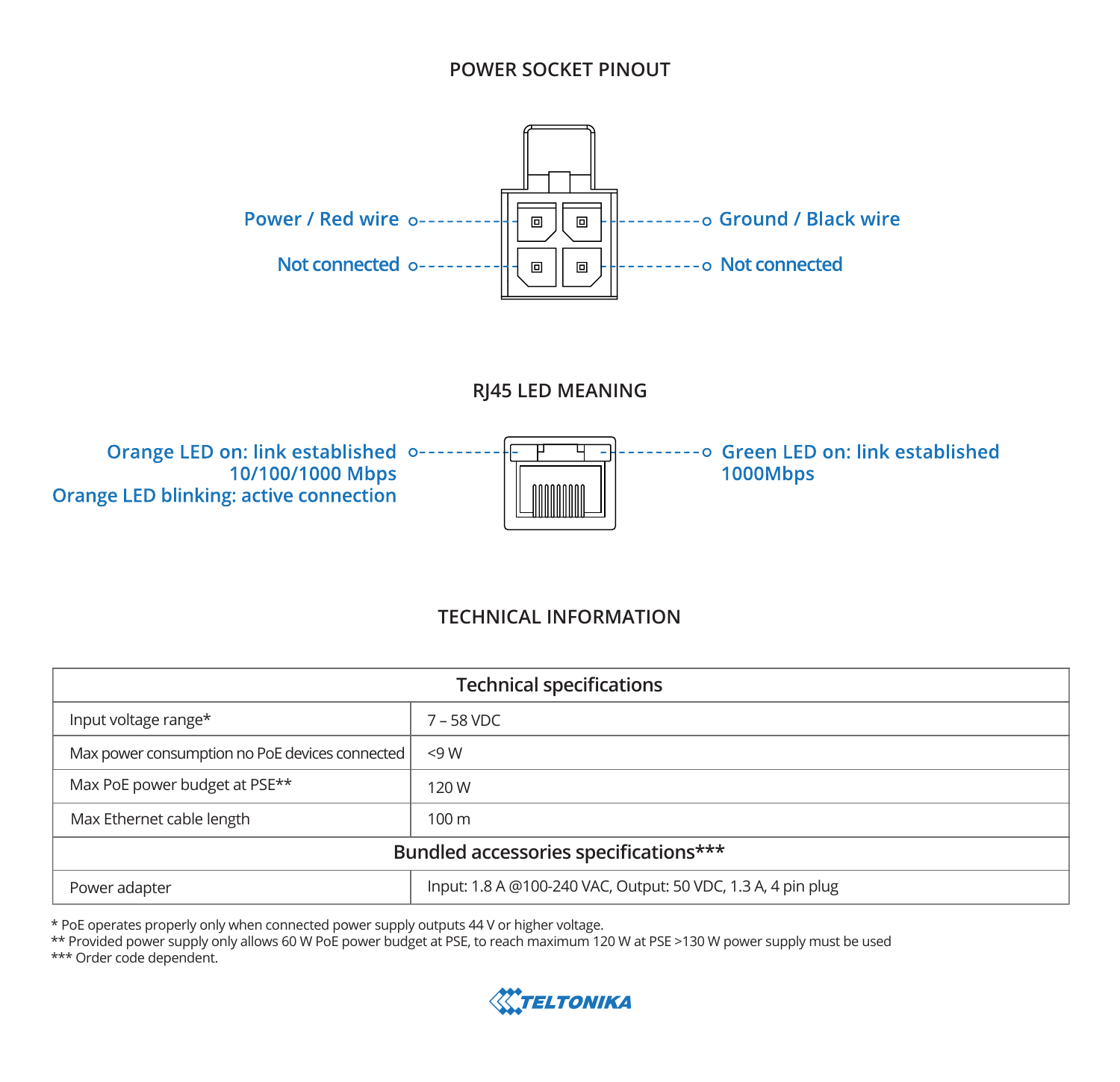## **HARDWARE INSTALLATION**

- **1.** Connect your main internet router/modem to TSW100 LAN port number 5.
- **2.** Connect end devices (ex. IP camera) to TSW100 1 to 4 port, which you want to power via Ethernet.
- **3.** Connect 4 pin power plug to TSW100 to power up switch.



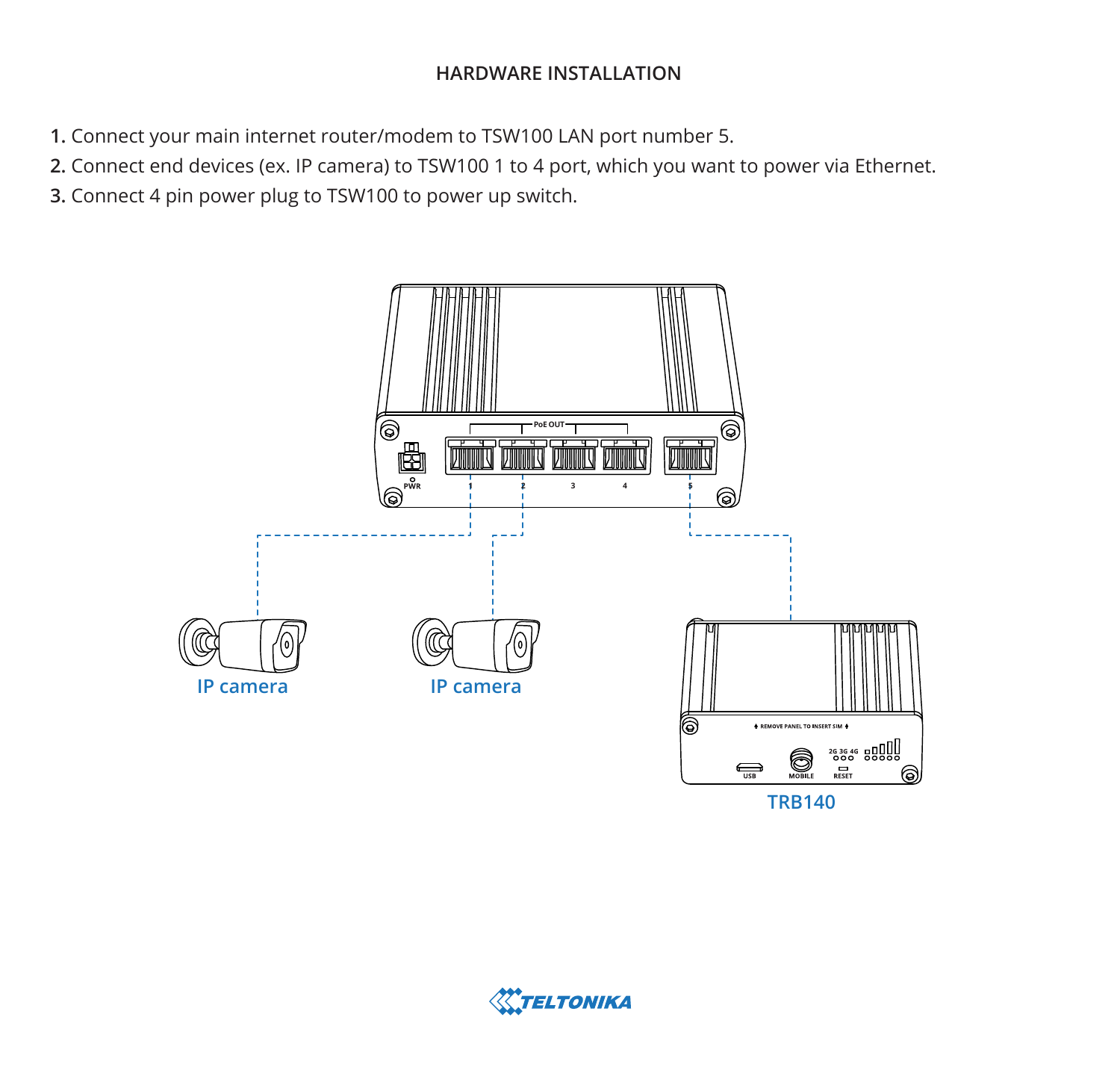### **SAFETY INFORMATION**

TSW100 switch must be used in compliance with any and all applicable national and international laws and with any special restrictions regulating the utilization of the<br>communication module in prescribed applications and e

| [EN] English           | Hereby, TELTONIKA declares that this TSW100 is in compliance with the essential requirements and other relevant provisions of<br>Directive RED.                                        |
|------------------------|----------------------------------------------------------------------------------------------------------------------------------------------------------------------------------------|
| [BG] Bulgarian         | С настоящето, TELTONIKA декларира, че TSW100 е в съответствие със съществените изисквания и другитеприложими разпоредби на<br>Директива RED.                                           |
| [CZ] Czech             | TELTONIKA tímto prohlašuje, že TSW100 splňuje základní požadavky a všechna příslušná ustanoveni Směrnice RED.                                                                          |
| [DE] German            | Hiermit erklärt TELTONIKA dass sich das Gerät TSW100 in Übereinstimmung mit den grundlegenden Anforderungen und den übrigen<br>einschlägigen Bestimmungen der Richtlinie RED befindet. |
| [DK] Danish            | Undertegnede TELTONIKA erklærer herved, at følgende udstyr TSW100 overholder de væsentlige krav og øvrige relevante krav i direktiv RED.                                               |
| [EE] Estonian          | Käesolevaga kinnitab TELTONIKA seadme TSW100 vastavust direktiivi RED põhinõuetele ja nimetatud direktiivist tulenevatele teistele<br>asiakohastele sätetele.                          |
| [ES] Spanish           | Por la presente, TELTONIKA declara que este TSW100 cumple con los requisitos esenciales y otras exigencias relevantes de la Directiva RED.                                             |
| [FI] Finish            | TELTONIKA vakuuttaa täten että TSW100 tyyppinen laite on direktiivin RED oleellisten vaatimusten ja sitä koskevien direktiivin muiden ehtojen<br>mukainen.                             |
| [FR] French            | TELTONIKA déclare que cette TSW100 est conforme aux exigences essentielles et aux autres dispositions pertinentes de la directive RED.                                                 |
| [GR] Greek             | ΜΕ ΤΗΝ ΠΑΡΟΥΣΑ Ο ΚΑΤΑΣΚΕΥΑΣΤΗΣ ΤΕLΤΟΝΙΚΑ ΔΗΛΩΝΕΙ ΟΤΙ ΤSW100 ΣΥΜΜΟΡΦΩΝΕΤΑΙ ΠΡΟΣ ΤΙΣ ΟΥΣΙΩΔΕΙΣ ΑΠΑΙΤΗΣΕΙΣ ΚΑΙ ΤΙΣ ΛΟΙΠΕΣ<br>ΣΧΕΤΙΚΕΣ ΔΙΑΤΑΞΕΙΣ ΤΗΣ ΟΔΗΓΙΑΣ RED.                          |
| [HU] Hungarian         | A TELTONIKA ezzennel kijelenti, hogy a TSW100 típusú berendezés teljesíti az alapvető követelményeket és más RED irányelvben<br>meghatározott vonatkozó rendelkezéseket.               |
| [IT] Italian           | Con la presente TELTONIKA dichiara che questo TSW100 è conforme ai requisiti essenziali ed alle altre disposizioni pertinenti stabilite dalla<br>direttiva RED.                        |
| <b>ILTI Lithuanian</b> | Šiuo dokumentu UAB TELTONIKA deklaruoja, kad šis TSW100 atitinka esminius reikalavimus ir kitas RED Direktyvos nuostatas.                                                              |
| [LV] Latvian           | Ar šo TELTONIKA deklarē, ka TSW100 atbilst Direktīvas RED būtiskajām prasībām un citiem ar to saistītajiem noteikumiem.                                                                |
| [NL] Dutch             | Hierbij verklaart TELTONIKA dat het toestel I TSW100 in overeenstemming is met de essentiële eisen en de andere relevante bepalingen van<br>richtlijn RED.                             |
| [NO] Norwegian         | TELTONIKA Erklærer herved at TSW100 er i samsvar med de grunnleggende krav og øvrige relevante krav i direktiv RED.                                                                    |
| [PL] Polish            | Niniejszym TELTONIKA deklaruje że TSW100 jest zgodny z zasadniczymi wymaganiami i innymi właściwymi postanowieniami Dyrektywy RED.                                                     |
| [PT] Portuguese        | Eu, TELTONIKA declaro que o TSW100 cumpre os requisitos essenciais e outras provisões relevantes da Directiva RED.                                                                     |
| [RO] Romanian          | Prin prezenta, TELTONIKA declară că aparatul TSW100 este în conformitate cu cerintele esentiale și cu alte prevederi pertinente ale Directivei RED.                                    |
| <b>ISEI Swedish</b>    | Härmed intygar TELTONIKA att denna TSW100 är i överensstämmelse med de väsentliga egenskapskrav och övriga relevanta bestämmelser<br>som framgår av direktiv RED.                      |
| [SI] Slovenian         | TELTONIKA izjavlja, da je ta TSW100 v skladu z bistvenimi zahtevami in drugimi relevantnimi določili direktive RED.                                                                    |

**The full text of the EU declaration of conformity is available at the following Internet address: https://wiki.teltonika-networks.com/view/TSW100\_CE/RED**